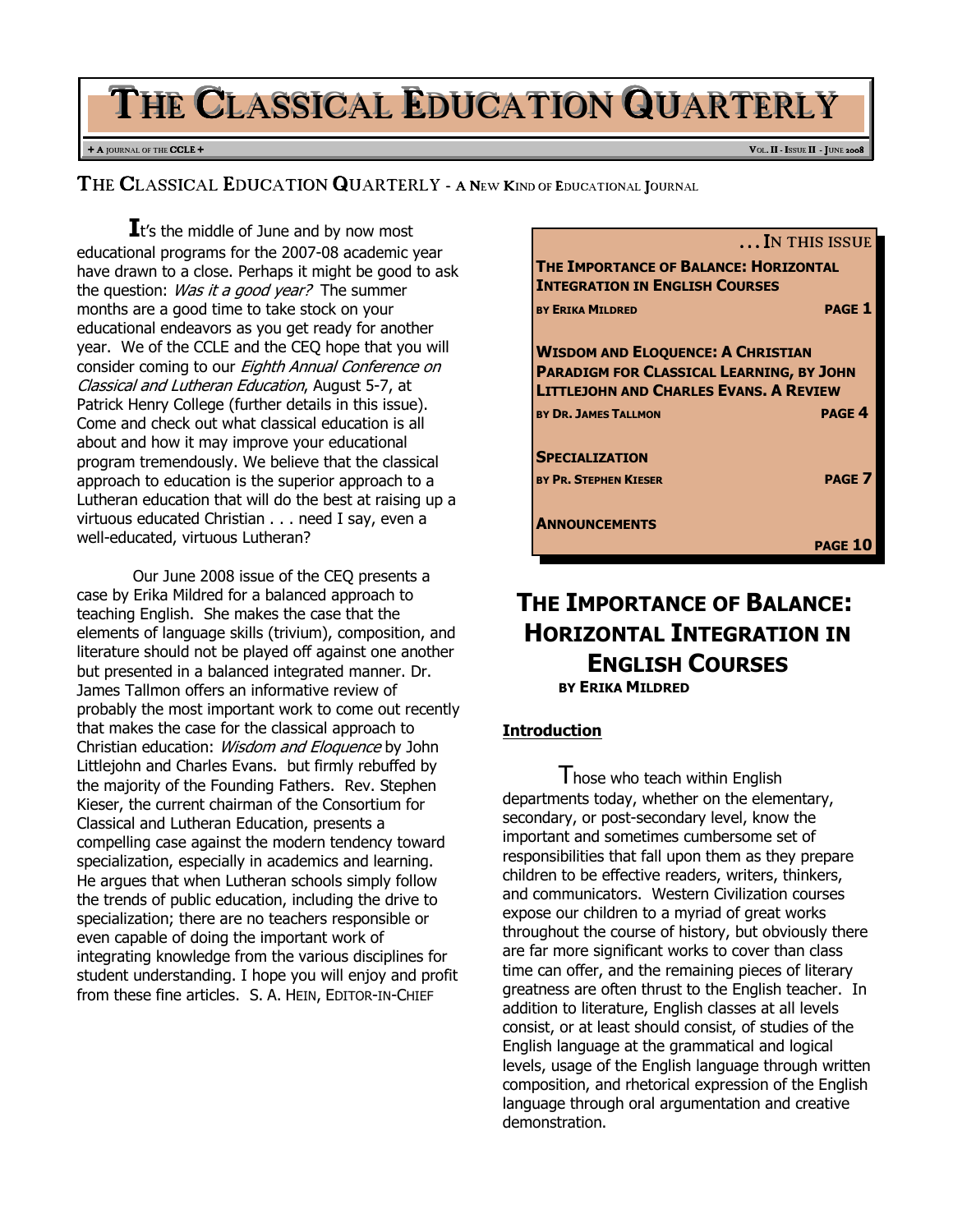Most if not all teachers of English have felt the pressure of properly dividing the time and focus of a modern student's study within the English classroom. Understandably, some well-intentioned instructors have focused primarily on one aspect of the total English curriculum to the neglect of one or more of the other components. We often see this neglect most vividly in the study of grammar. Rationalizing this imperative study away, teachers may think that students will learn grammatical rules for great writing simply by reading great literature or that students find grammatical studies so tedious and mundane that meaningful application becomes futile. Modern grammar studies with a classical approach, such as The Shurley Method grammar series, have helped greatly to elevate the study of grammar back into a proper level of significance within the English classroom, but in reality, this just fixes a symptom.

# Horizontal integration requires a teacher to intentionally connect literature, grammar, composition, and discourse to one another and to help students of English to do the same.

At the crux of the cause is the need for a change of mind set among English teachers. The truth of the matter is that our students *must* study grammar, literature, writing, speaking, and critical thinking within the walls of the English classroom. They *must* know how to express themselves effectively at all levels of the *Trivium*. They *must* learn from the great communicators of the past and through cultivation develop their own creative voice. And, in addition to these necessities, they *must* learn to develop these communicative requisites through various technological media in addition to the more traditional avenues of pen and paper. Needless to say, an effective English course will perfectly blend the writings and musings of the great thinkers of the past with the cultivating of great writers, speakers, and thinkers of new generations. Few if any would argue that these expectations are not mandatory. The question then is one of pragmatics and can be encompassed by a single word: how? The answer is horizontal integration within the English classroom.

Horizontal integration requires a teacher to intentionally connect literature, grammar, composition, and discourse to one another and to help students of English to do the same. Following are several methods to achieve horizontal integration.

#### Comprehensive Grammatical Instruction

Grammar is the language of language; one cannot begin to talk about how we communicate without knowing and understanding the rules upon which that communication is built. No one can truly appreciate Chaucer, Shakespeare, Mark Twain, Robert Frost without understanding what rules they were purposely, defiantly, proudly breaking for a specific effect. Further, we cannot expect our students to reach future rhetorical greatness without first having grammatical mastery. We must be prescriptive in our instruction, and we must incorporate grammar into every part of our English curriculum. Studying grammar for its own sake is good, but it is not enough. We must also encourage our students to look at the grammar of the pieces of literature they are reading or to listen for the effect of grammar in the orations they are studying. We must have them perform revisions on every written composition, and we must correct their grammatical errors in such a way that they recognize and learn from their mistakes. In this way, we lay a strong foundation upon which more complex, profound communication is built.

#### Rhetorical Devices

One of the easiest and most effective ways to horizontally integrate in the English classroom is to teach students several dozen rhetorical devices. Starting at the grammar level with the memorization of the names and definitions of devices along with examples from composition and forensics and moving to the dialectic and rhetoric stages by having students use these devices in their own writing, English teachers can provide students with an arsenal of superior words and phrases for both written and oral communication. Moreover, after studying these devices and how they work most effectively, students can analyze literature and speeches, learning from the masters and developing an aesthetic, rhetorical appreciation for their works.

One of the easiest and most effective ways to horizontally integrate in the English classroom is to teach students several dozen rhetorical devices.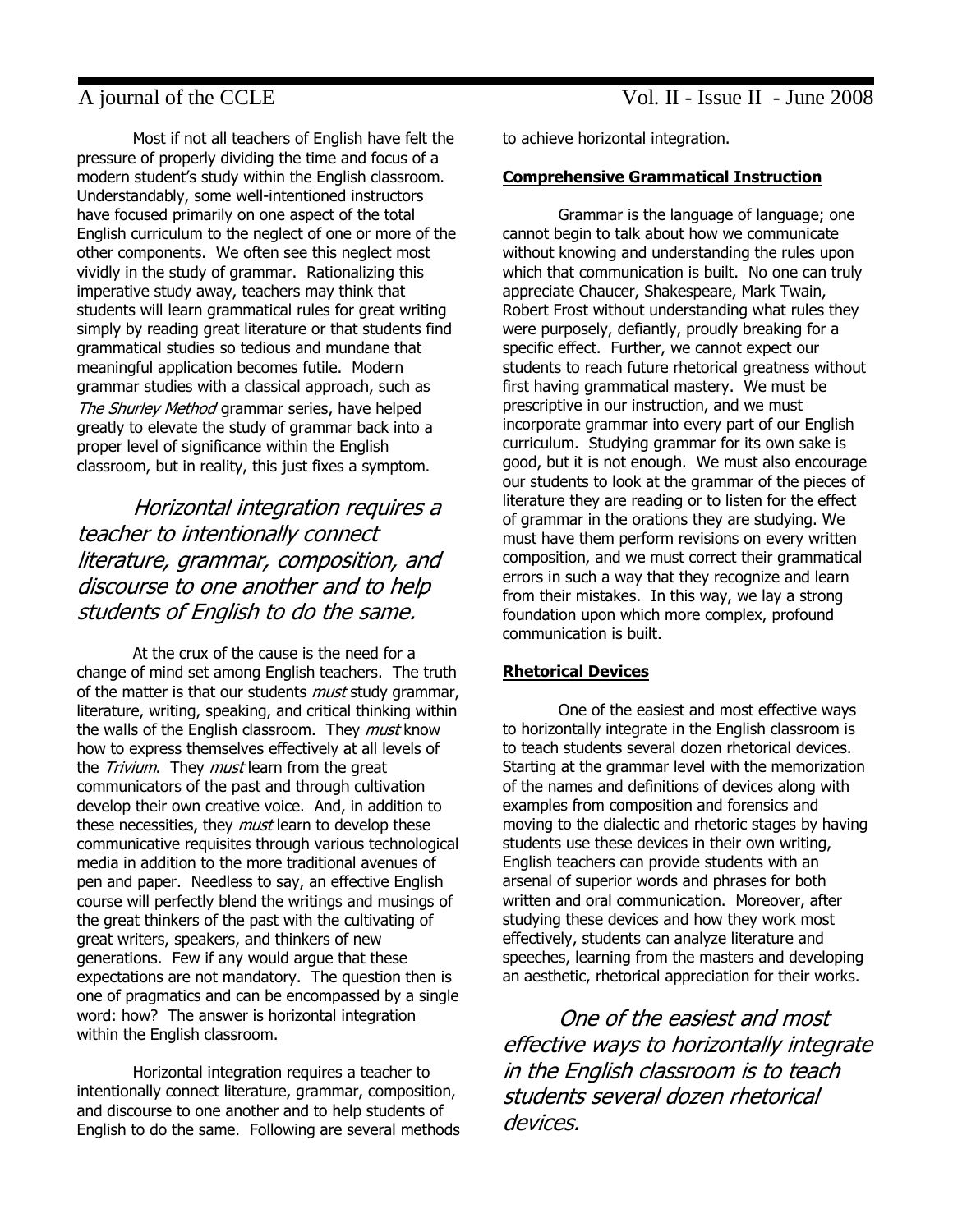A wide spectrum of rhetorical devices should be taught including balance (such as parallelism, chiasmus, and antithesis), restatement (such as epanalepsis, epistrophe, and anaphora), drama (such as anacoluthon, apophasis, and rhetorical question), emphasis (such as hyperbole, litotes, and polysyndeton), syntax (such as zeugma, anastrophe, and appositives), figurative language (such as epithet, simile, catechresis, and apostrophe), sound and word play (such as alliteration, onomatopoeia, and irony), and clarity and transition (such as exemplum, amplification, and metabasis). These devices have been used by great communicators for centuries, and having a knowledge and mastery of these will not only equip your students to become better writers but also will provide a connective bridge between the various topics of study found in English curricula.

### Modeling

While reading the greatest thinkers throughout Western history should be centered on discovering what is true, noble, and beautiful, students of English can also use these same pieces of literary achievement as essays, short stories, and poetry from which to copy the various styles and techniques. Modeling can work equally well with the orations of Cicero, Abraham Lincoln, Winston Churchill, and others. Modeling is not a new concept in education; it belongs in every Classical school, as it has been used as a learning tool in the schools of Socrates and Aristotle. In order to copy a style, one must first study and analyze it. Again, knowing the rules of grammar and ample rhetorical devices will allow students to recognize the brilliant communicative elements that have allowed these pieces of literature and oratory to withstand the test of time. Students will also discover that modeling is not only something their English teacher encourages them to do; it is also something that other literary greats, such as Chaucer and Shakespeare, have done for centuries before. After all, it has been said that imitation is the most sincere form of flattery.

### Literary Analysis

Finally, writing and speaking about literature is a key component for horizontal integration in English classes. Teachers can have students do in-depth character analyses, cause and effect papers, line-byline interpretations of poetry, research papers, oral argumentation, and the like, all aimed at connecting the written and spoken word and literature together. As students write and speak about what they read,

they begin to recognize the on-going "Great Conversation" of Western Civilization. More importantly, they begin to *participate* in the conversation. Thus, they can see their written and oral communicative works as extending beyond the assignment itself.

### **Conclusion**

In the modern English classroom, teachers, especially those in a classical setting, must design a comprehensive curriculum using strategies and techniques that provide horizontal integration. The integration must be intentional and thorough, and when students are at a cognitively appropriate level, the students must be made aware of the integration. After all, at the end of formal schooling, each student indeed is a single being, not truncated and parsed into communicative components, but presented to the world as a singular whole and judged based on the totality of the communicative effectiveness.

(ERIKA MILDRED HAS BEEN A CLASSICAL CHRISTIAN EDUCATOR FOR MANY YEARS. CURRENTLY, SHE PROVIDES PUBLIC AND HOME-SCHOOL STUDENTS AND PARENTS WITH TUTORING AND CURRICULA DEVELOPMENT PROGRAMS THROUGH HER OWN BUSINESS T.E.A.C.H. – TUTORING ENRICHMENT AND CURRICULA HELP. MRS. MILDRED ALSO SERVES ON THE CEQ EDITORIAL BOARD)

#### . . . ABOUT CCLE

THE PURPOSE OF THE CONSORTIUM FOR CLASSICAL & **LUTHERAN EDUCATION IS TO** PROMOTE, ESTABLISH, AND EQUIP INDIVIDUALS AND SCHOOLS COMMITTED TO CONFESSIONAL LUTHERAN DOCTRINE AND A CLASSICAL APPROACH TO EDUCATION.

**THE CONSORTIUM AND EVERY** MEMBER ACCEPTS WITHOUT RESERVATION THE CANONICAL BOOKS OF THE OLD AND NEW TESTAMENTS AS THE INSPIRED AND INERRANT WORD OF GOD AND ALL THE SYMBOLICAL BOOKS OF THE EVANGELICAL LUTHERAN CHURCH AS A TRUE EXPOSITION OF GOD'S WORD.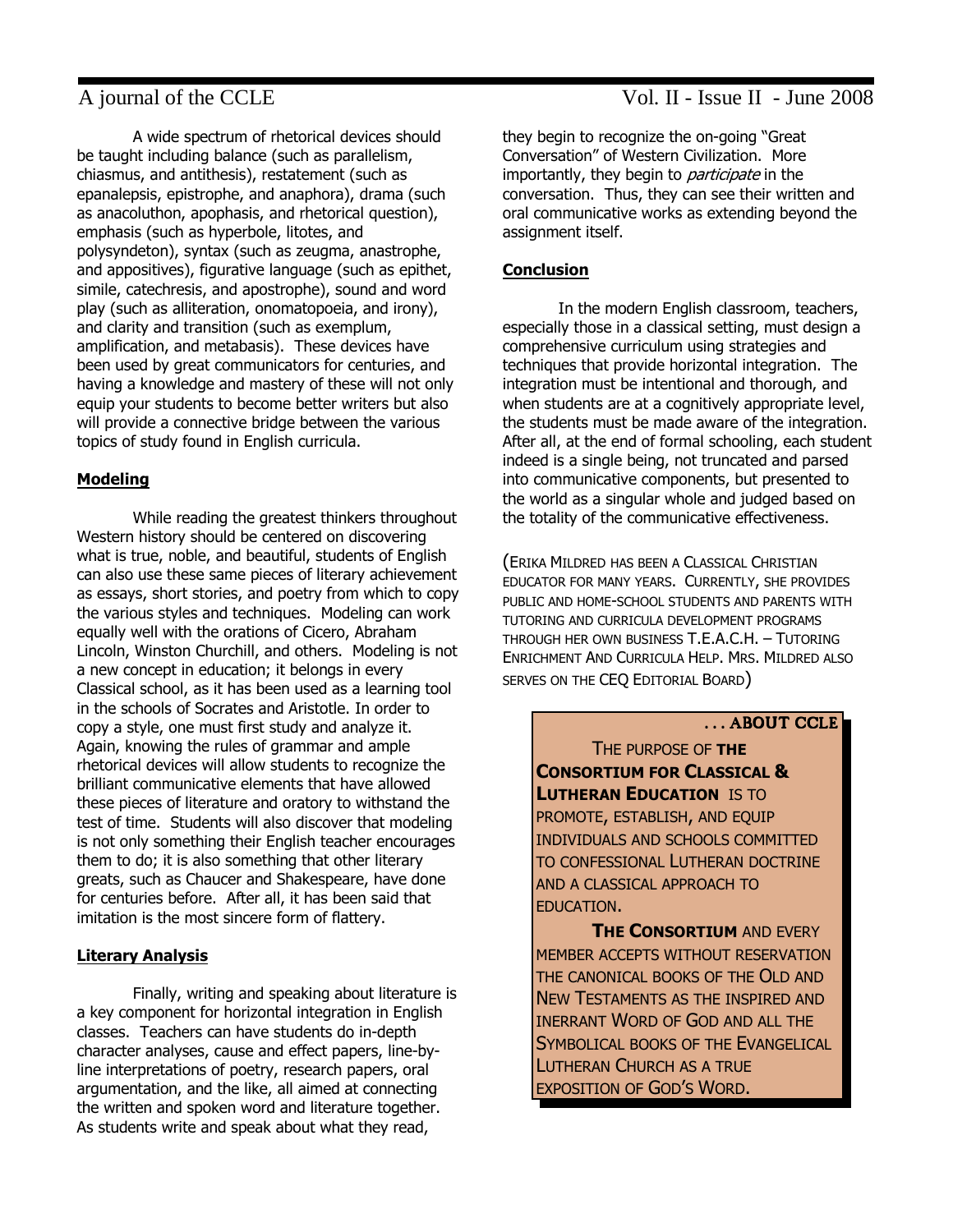# WISDOM AND ELOQUENCE: A CHRISTIAN PARADIGM FOR CLASSICAL LEARNING. (2006) ROBERT LITTLEJOHN AND CHARLES T. EVANS. CROSSWAY BOOKS, WHEATON, IL. 224 PGS. A REVIEW

### BY DR. JAMES TALLMON

When Provost Gene Edward Veith decided to have the entire Patrick Henry College (PHC) community focus on a single book for an entire semester, he chose Littlejohn and Evans' Wisdom and Eloquence. The bases for his choice are telling: First, Dr. Veith hoped to spur discussion amongst both faculty and students regarding what constitutes liberal arts education. He discovered his first year at Patrick Henry that there was a lack of coherence regarding what constitutes a classical, liberal arts education. Second, and more specifically, Dr. Veith used the discussion as an opportunity to garner student feedback regarding the ethos of our school. The ethos of a school is its culture, or the climate of the community. Littlejohn and Evans define ethos as the inarticulate expression of what the community values (54). Here is a multifaceted, subtle and nuanced dynamic that yielded a number of very fruitful discussions about what is important to us, not so much for PR value, or "branding," but in terms of what we really value as a Christian learning community.

The upshot is, Littlejohn and Evans perceive Sayers' approach as reductionism, and argue for an expanded understanding of the role of the trivium in liberal arts learning.

So, we discussed *Wisdom and Eloquence*, in faculty/staff-led small groups, a chapter at a time. At

# A journal of the CCLE Vol. II - Issue II - June 2008

the end of the semester Charles Evans came to campus and gave a lecture. What follows is not so much a book review, as a report on some of the most fruitful threads from the discussions that engaged our community during Fall semester 2007. I suspect that many classical schools would benefit from their own staff or student leadership engaging in the kind of dialogue we experienced at Patrick Henry College. Further, classical home educators should find helpful many of the contributions Littlejohn and Evans make regarding the myriad curricular and pedagogical choices homeschoolers face. From the abstract (the purpose of education, worldview) to the practical (curriculum, planning, alignment), Wisdom and Eloquence provides a wealth of guidance. It is by no means a "how to" manual, but rather a treasure trove of lines of inquiry to engage the thoughtful educator. The fact that Wisdom and Eloquence was not written from a specifically Lutheran perspective will provide opportunities for thoughtful Lutheran educators to explore critical distinctions. There are certainly places where the authors' eloquence could have benefitted from Lutheran wisdom. They would include the definition and purpose of a classical liberal arts education, the ethos of a school, and matters curricular.

Littlejohn and Evans begin with a general reflection on the nature of liberal arts learning. Of the purpose of Christian education, it is always twofold:

We want our students to grow spiritually, intellectually, and socially, and we want them to foster similar growth in society. Or as St. Augustine of Hippo would have put it, we seek to lead the citizens of earth toward citizenship in heaven, while instilling in them the desire to introduce the values of the heavenly kingdom into the kingdom they presently inhabit. In short, we aim to shape individuals who are both heavenly minded and capable of doing great earthly good (18).

Littlejohn and Evans cover initial reflections on the nature of Christian classical liberal arts in a fashion that could easily fuel an entire faculty development colloquium. Like virtually all works on the classical liberal arts in recent years, the authors turn to Dorothy L. Sayers' "The Lost Tools of Learning" to launch their reflection on what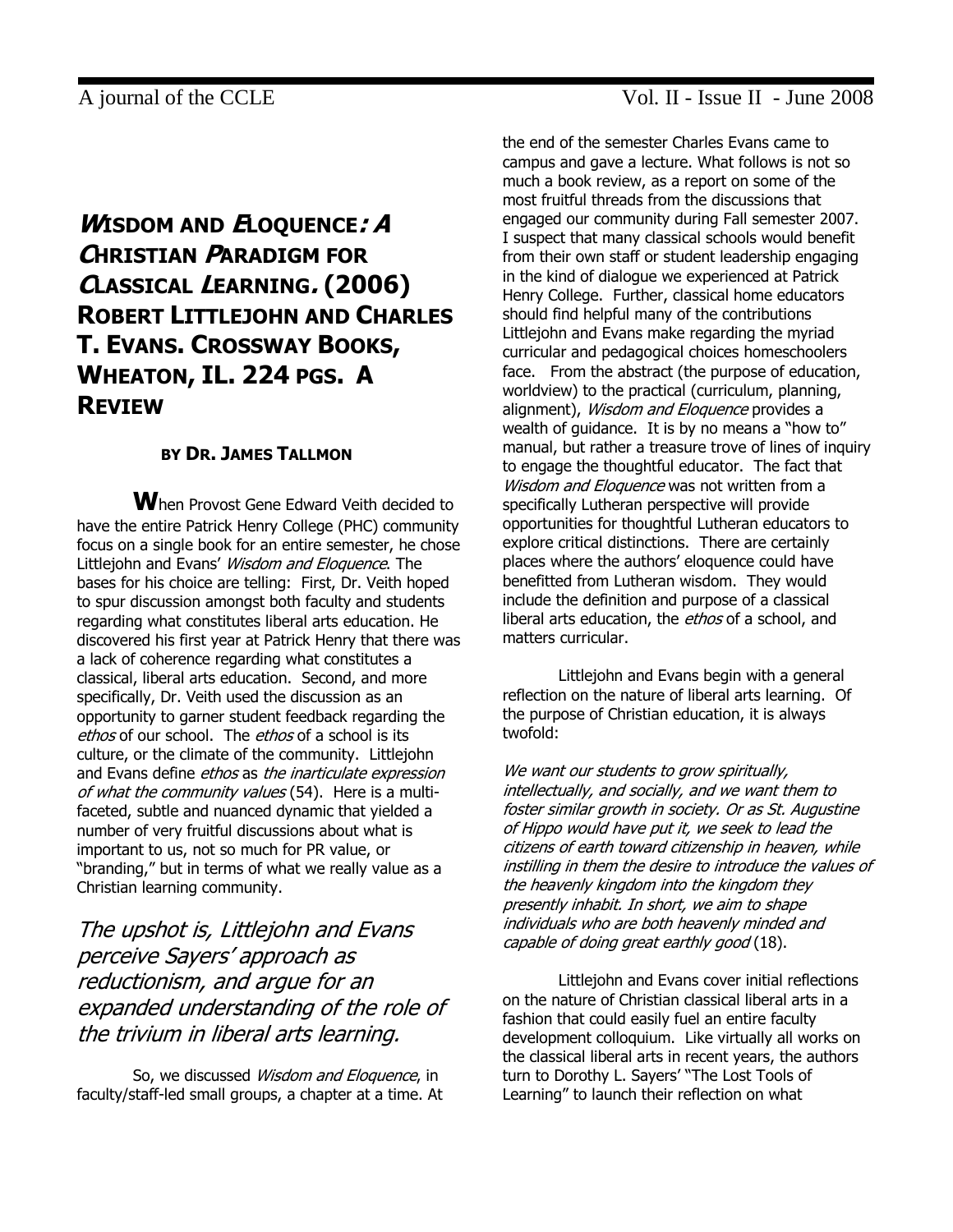constitutes the classical liberal arts. Unlike others, Littlejohn and Evans critique Sayers' notion that the trivium (grammar, dialectic, and rhetoric) are tied to cognitive development (see their argument, pp. 38ff.). The upshot is, Littlejohn and Evans perceive Sayers' approach as reductionist, and argue for an expanded understanding of the role of the *trivium* in liberal arts learning. In my PHC study group we had a very fruitful discussion regarding both the legitimacy of Littlejohn and Evans' expanded view of the trivium, and the virtues and shortcomings of Sayers' view. (This discussion was particularly animated because Veith's own published work is precisely the sort of application of Sayers with which Littlejohn and Evans take exception! This contention was underscored--in good fun--when Evans visited campus.)

# . . . a school committed to the liberal arts for its students ought to be able to expect a high level of quality and responsibility from its students without running them into the ground.

The students got particularly involved when we began discussing Littlejohn and Evans on *ethos*. We talked about the kind of place PHC has been, how it should be, and why. Anyone familiar with continuous improvement theory understands the importance of consistency of purpose in terms of cultural climate. Everyone, from leadership on down, needs to understand and have input regarding the *ethos* of the institution. All must be on the same page in order to bring order and harmony to the operation. PHC lacked consistency of purpose, because, beyond rudimentary issues, we lacked not only a coherent vision across the culture, but even fundamental agreement regarding basic, defining concepts. (It was, in fact, this sense of ambiguity in our culture that prompted Veith to choose Wisdom and Eloquence for our study group discussions. I need to add that such ambiguity is natural, given that the institution is so new.) The value of holding such discussions in a parochial school setting is evident, but I believe a home school would likewise benefit from discussing ethos - parent/teacher to child/student. These are preliminary, general considerations. Littlejohn and Evans suggest a number of fruitful lines of inquiry regarding matters curricular as well.

Because of the varieties of personalities, perspectives, and activities within any school, a welldevised curriculum, like a skeleton, must be both rigid and flexible at the appropriate points (71). Discussion of this point led to some useful insights regarding the

need for increased flexibility within our own curriculum. Patrick Henry College has a robust common core, and, while we appreciate and value it; faculty, administration, and students felt a need for a little more flexibility. This is an on-going dialectic that seeks to hold in constructive tension the need for sensitivity to our students' voice, on the one hand, and the imperative to protect the integrity of our distinctive curriculum on the other. This is a very healthy dialogue because it keeps us focused on the essence of our mission and helps us both rigid and flexible at the appropriate points! The above being an exception, many of the insights in Littlejohn and Evans have little bearing on higher education. Those who intend to home school, however, found much to commend there in every way! One such line of discussion that will no doubt interest the reader a great deal is the notion of the "12-K curriculum" (see pp. 74ff).

A second exception has to do with academic rigor (see pp. 83-84). I personally find compelling this element in Littlejohn and Evans because, as a former director of honors education, as a new faculty at a rigorous institution, and as a father, I have seen educators whose idea of rigor can only be classified as brutal. Littlejohn and Evans posit that every institution should hold an ongoing dialogue about rigor, for the sake of the students, because: Whatever the trade-offs or compromises, a school committed to the liberal arts for its students ought to be able to expect a high level of quality and responsibility from its students without running them into the ground (84). I concur, and I also value the way Littlejohn and Evans distinguish between quantity and quality of work, along with their suggestions regarding active learning as opposed to busywork. Too many in higher education have a perverse sense of academic rigor (no doubt influenced by the brutality they experienced in graduate school) and, in primary through higher education, many educators confuse rigor, advancing quantity over quality.

In Chapter Seven, "The Mathematical Arts and True Sciences," Littlejohn and Evans make a particularly trenchant observation regarding another general pedagogical consideration: The key to approaching topics that are controversial is - to borrow an analogy from science - inoculation, not quarantine. We do not want to insulate our students from the ideas that pervade the university and the broader culture, but rather expose them to these ideas and let them exercise their dialectic skills upon them while they are still under our tutelage. If we have done our job properly, our graduates will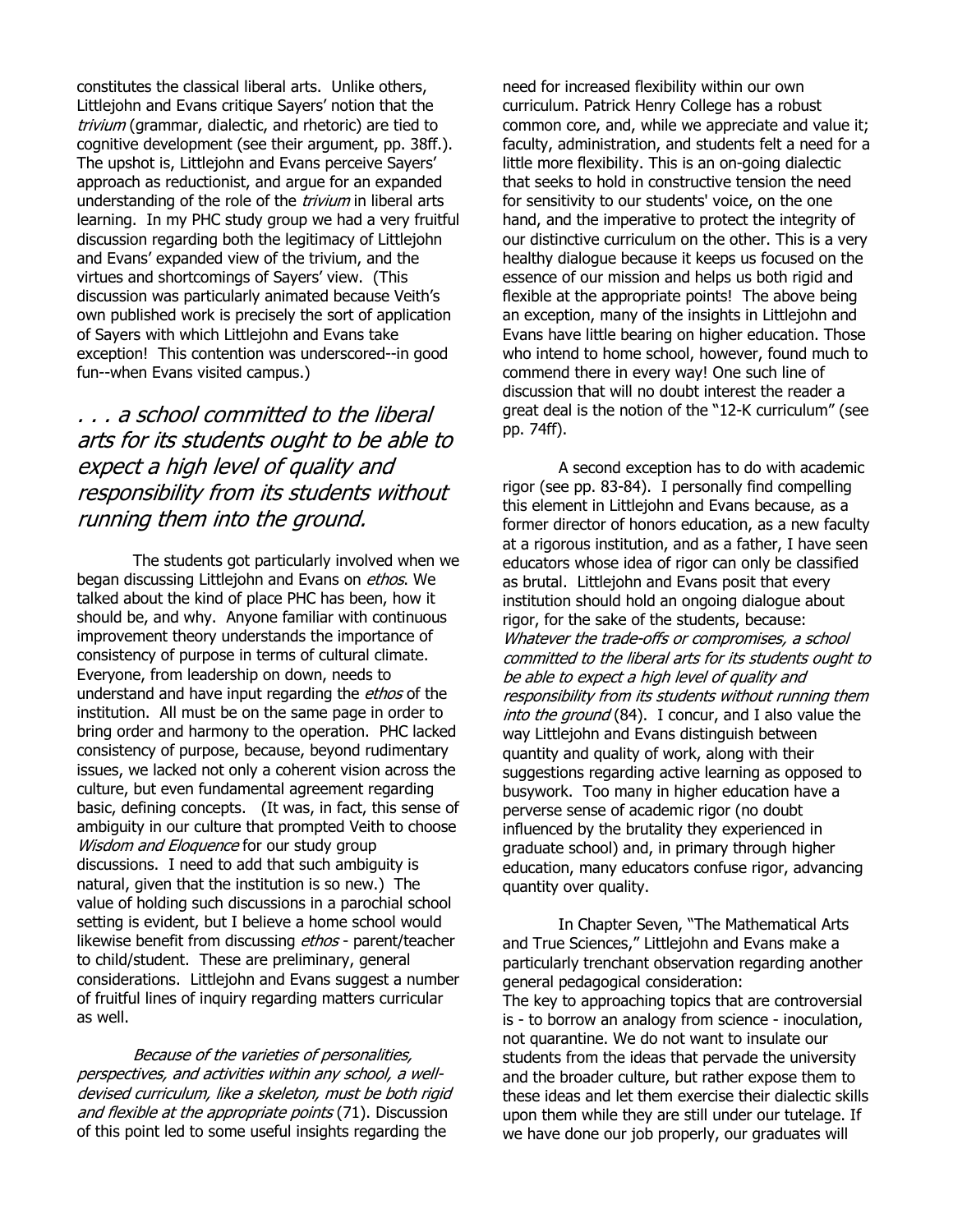have the wisdom to distinguish truth from error. Moreover,they will have the eloquence to articulate the distinction to their professors, fellow students, and the general public (125). This section spurred some superb discussions about "life lived in a bubble" versus "being salt and light." Many a PHC student has had to contend with this tension because our mission is to influence our culture for Christ and for Liberty. (This was, by the way, an excellent opportunity to infuse into that discussion Luther's doctrine of the Two Kingdoms.)

The Lutheran understanding of the distinction between Law and Gospel helps students approach biblical studies in a manner that is less likely to contribute to pietism and selfrighteousness.

A Lutheran perspective would have also enhanced the conclusion of Chapter Seven, regarding the place of the Bible in a classical school curriculum. The authors are to be commended for pointing out how the focus on biblical studies may be misdirected. However, had they understood the distinction between Law and Gospel, and Lutheran catechesis, they might have been able to provide examples of how one might successfully avoid, *falling into the ditch* of promoting pietism. They might also have approached theological education in a more age-appropriate fashion. The Lutheran understanding of the distinction between Law and gospel helps students approach biblical studies in a manner that is less likely to contribute to pietism and self-righteousness. Moreover, when it comes to the need to introduce young students to orthodoxy in a manner consistent with classical learning, solid confessional Lutheran catechesis offers an unequivocally successful paradigm!

Wisdom and Eloquence makes some good points about rhetorical education for young students. Of course, an elaborated response to Littlejohn and Evans is beyond the scope of this review. Since little of what the authors write about rhetorical education pertains to either higher education or the cultivation of advanced rhetorical skills, I would urge the interested reader to come to CCLE VIII to participate in a sectional in which we will consider Littlejohn and Evans on rhetorical education. The case will be made about

why Sayers was right and which will also demonstrate how best to approach the cultivation of the rhetorical arts. It is important to here to note that the lack of relevance to post-secondary education can be satisfactorily negotiated by means of E.D. Hirsch's introduction to the Core Knowledge Series. I commend Hirsch's introductory essay as a discussion starter for a faculty colloquium or a homeschoolers' "brain trust."

# Their work will help those who doubt their abilities; enabling them to realize that yes, we can teach in a classical school.

Chapter Nine, "Teachers in the Liberal Arts Tradition," answers the question: What kind of teacher is best qualified to teach in a Christian school committed to the liberal arts? A few years back I hosted a faculty development speaker who spoke to honors educators on the "imposter phenomenon." Many (most?) educators who work with bright kids operate in fear that they will be "found out;" that they are not really worthy of teaching bright students in an environment with elevated expectations. Hence, they feel like imposters. Littlejohn and Evans present a humane, balanced, and thorough discussion of the "ins and outs" of classical liberal arts education. Their work will help those who doubt their abilities; enabling them to realize that  $yes$ , we can teach in a classical school. BUT, as Wisdom and Eloquence further underscores, one must first understand the difference between a classical and a progressive approach. Hence, the final line of inquiry one must consider in order to optimize the utility of this book for purposes of discussion is *four ways in* which progressive pedagogy usurps a liberal arts approach (pp. 150ff).

The most important point in this important section of the book is that - in light of the fact that teaching in a classical liberal arts fashion demands our utmost - schools must accept the responsibility to educate and reeducate their faculties (156). Amen. An all-faculty, or even institution-wide, discussion of *Wisdom and Eloquence* is, in this author's view, a wise place to start fulfilling that responsibility.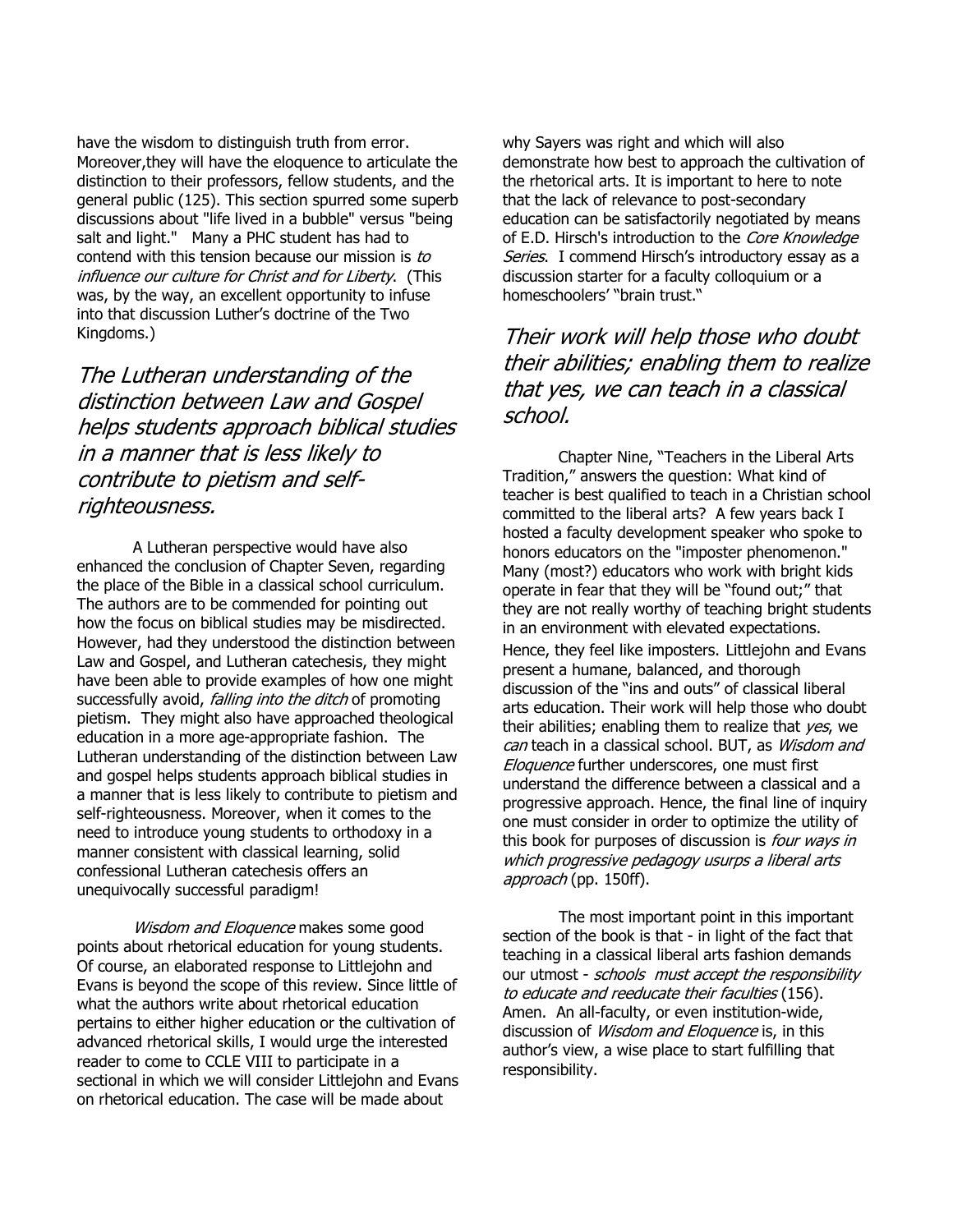(DR. JAMES TALLMON IS A PROFESSOR OF RHETORIC AT PATRICK HENRY COLLEGE, IN VIRGINIA AND A SPEAKER IN DEMAND ON THE IMPORTANCE OF RHETORIC IN CLASSICAL, LUTHERAN EDUCATION. DR. TALLMON ALSO SERVES ON THE CEQ EDITORIAL BOARD)

| <b>EDITORIAL STAFF OF</b>                                       |                        |
|-----------------------------------------------------------------|------------------------|
| THE CLASSICAL EDUCATION QUARTERLY                               |                        |
| EDITOR-IN-CHIEF DR. STEVEN HEIN                                 |                        |
| <b>DEPARTMENT EDITORS</b>                                       |                        |
| The Sciences<br>The Trivium<br>The Trivium<br>Dr. James Tallmon |                        |
|                                                                 |                        |
| ED. PHILOSOPHY PR. WILLIAM HEINE                                |                        |
| <b>ADMINISTRATION PR. STEPHAN KIESER</b>                        |                        |
| LANGUAGES DR. E. CHRISTIAN KOPFF                                |                        |
| <b>ON-THE-FRONT-LINES SUSAN TUCKER</b>                          |                        |
|                                                                 | <b>PR RICHARD GAUB</b> |
| <b>WESTERN CIVILIZATION</b>                                     |                        |
| (HUMANITIES)                                                    |                        |
| THE CLASSICAL WORLD KATHLEEN HEIN                               |                        |
| <b>ANCIENT &amp; MEDIEVAL</b>                                   |                        |
| WORLD PR. JOHN & ANGELA HILL                                    |                        |
| <b>RENAISSANCE &amp;</b>                                        |                        |
| <b>REFORMATION ERA DR. KENT HEIMBIGNER</b>                      |                        |
| THE MODERN ERA ERIKA MILDRED                                    |                        |
| <b>BOOK REVIEW EDITORS</b>                                      |                        |
| PR. ROBERT SCHAIBLEY                                            |                        |
|                                                                 | <b>NATE BOHLMANN</b>   |

# SPECIALIZATION

### BY PR. STEPHEN KIESER

**Recently, a parishioner described to me a** federally funded program known as Highly Qualified Teachers (HQT). The stated purpose of the program is to bolster student academic performance by improving teacher and principal quality.<sup>1</sup>

For my parishioner, a public school teacher for nearly twenty years, HQT means that she will have to get special certification in Talent and Gifted education (TAG) by 2010 if she wishes to remain a teacher in that specialty. Never mind, that she has been involved in TAG for most of her career and even worked to establish the program in her school district. New

certification requirements will require her to be "specially trained" in each area that she wishes to teach. (Yes, I know, Talented and Gifted Programs suggest another problem altogether.) Such a program will possibly eliminate the concept of a selfcontained elementary school teacher (meaning… a single teacher with a single classroom all day long).

Such a program makes many school districts squirm, especially small districts in rural Iowa. But money talks. In 2007 the Federal government deposited \$2,887,438,950 into the collective bank accounts of 57 recipients representing every state in America. $\mathbf{I}^{\prime\prime}$  Even if you don't like it, the pay might be worth the hassle.

Private schools operated by congregations in the Lutheran Church – Missouri are not exempt. While church-schools do not receive HQT dollars (at least to my knowledge), you can bet that many of these schools are eyeing the program. Lutheran schools, in general, have become enamored with public school education. While many Lutheran educators will criticize the public schools for the absence of Christianity in the curriculum, they are quick to jump on every other bandwagon offered by government education. The examples are many, but are most noticeably seen in Lutheran school participation in non-public state accreditation requirements and teacher certification programs. Most Lutheran schools have fallen in line with such processes due to state regulations, parental pressure, its usefulness for obtaining grant monies, National Lutheran School Association (NLSA) accreditation<sup>ii</sup>, and the impact of teacher training programs from both private and state affiliated colleges and universities. Practically every teacher in a Lutheran school holds a government-issued teaching certificate AND most (if not all?) Lutheran school holds a government-issued accreditation or "recognition" certificate (this includes NLSA national and state-specific accreditations). Many do so voluntarily.

Specialization is in and as long as big money is attached to it, it is here to stay. Specialization has had at least two noticeable appearances in contemporary Lutheran schools: 1) the offering of many disconnected subjects during the school day and 2) teacher training with a focus on areas of specialty.

The NLSA standards-based accreditation process lists 10 subjects that are understood as basic to Lutheran education: Religion, Mathematics, Science, Reading, Language Arts, Social Studies, Art, Music, Physical Education, and Technology Education.<sup>iv</sup> Since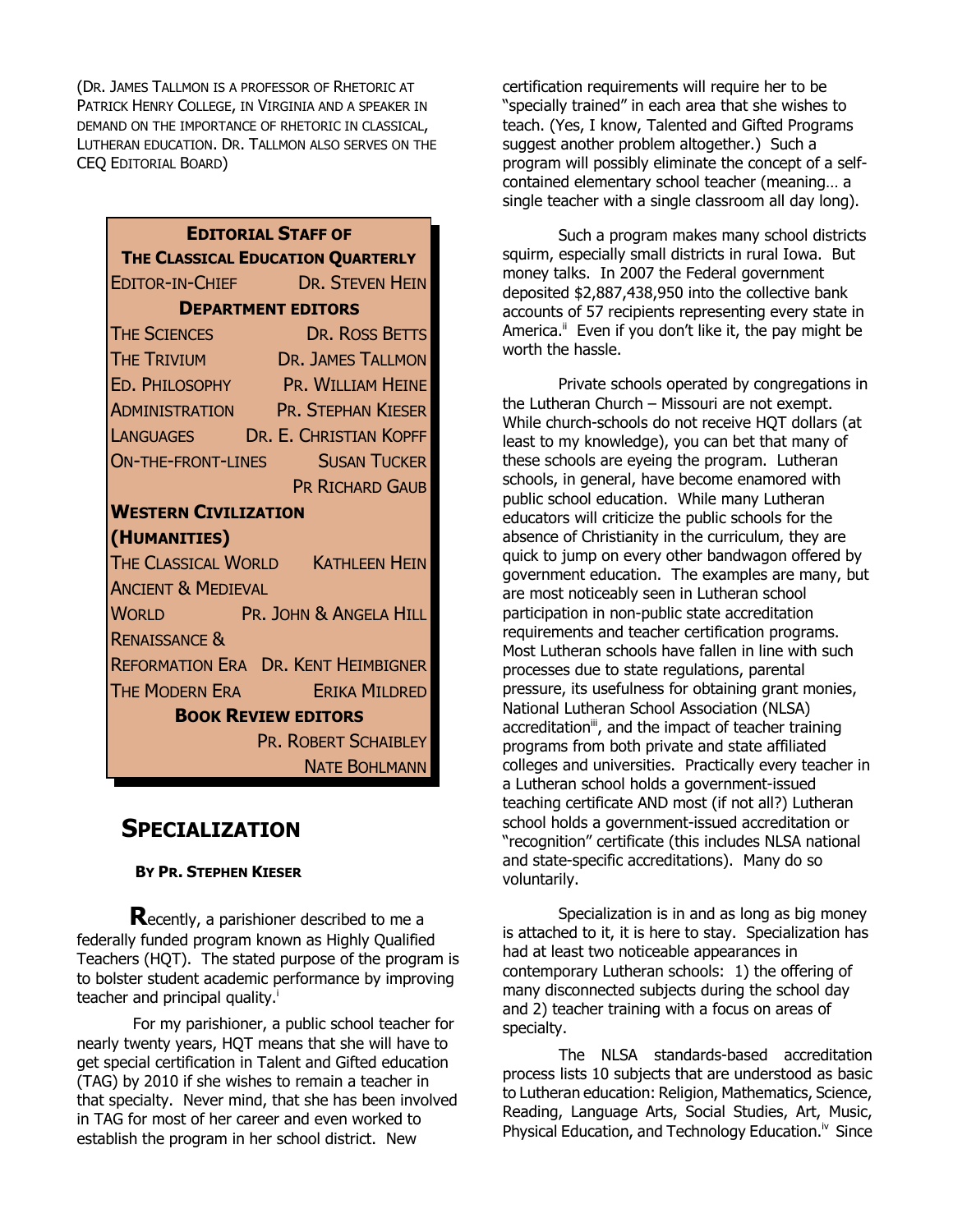it becomes nearly impossible for one teacher to have an endorsement in each of 10 subject areas, in some schools students are team taught. Several teachers with a specific area of "qualification" (read, endorsed by the state via certification) present to the same class of students their area of expertise. So, a single class has a different teacher for each subject, or, at the very least, more than one teacher throughout the day. Supposedly, "unit themes" tie the material together into one "cohesive" experience. But this is rarely the case. Instead, students become lost in a disconnected, barrage of information and a confusing mash of teacher-specific standards. All accountability for learning becomes intangible. After all, "everybody's business is really nobody's business."

A quick review of "programs" or "degree" offerings at some of synod's colleges and universities is also quite telling. Concordia Chicago's College of Education lists 13 different programs in its online undergraduate catalog. Concordia Ann Arbor lists 19 majors or minors related to Education alone. Ann Arbor's teacher education program offers the regular subjects everyone expects (Mathematics, Physics, Early Elementary Education, etc.) but there are also some "innovative" titles such as Integrated Science, and Social Studies/History Secondary Education, (as compared to) Social Studies/Psychology Secondary Education.<sup>v</sup> Concordia Seward lists 24 "Elementary School Subject Concentrations" that may be selected from to complete the Elementary Education Degree. Seward's Social Science concentration is divided into four sub-categories with "Multi-cultural Studies Emphasis" being one of them.

Specialization and its effects have been lamented by others:

> But alas, how deeply and painfully we are ensnared in categories and questions of what a thing is; in how many foolish metaphysical questions we involve ourselves! When will we become wise and see how much precious time we waste on vain questions, while we neglect the greater ones? We are always acting this way, so that what Seneca has said is very true of us: "We do not know what we should do because we have learned unimportant things. Indeed we do not know what is

salutary because we have learned only the things that destroy us. " - Martin Luther

Is not the great defect of our education today… that although we succeed (?) in teaching our pupils 'subjects,' we fail lamentably on the whole in teaching them how to think: they learn everything, except the art of learning.<sup>viii</sup>

- Dorothy Sayers

Your man has been accustomed, ever since he was a boy, to have a dozen incompatible philosophies dancing about together inside his head.<sup>ix</sup>

- C.S. Lewis's Screwtape to **Wormwood** 

Most destructive of the unified idea of Greek-ness has been the increasing academic avoidance of anything general, broad, and all-inclusive…. We in the university have developed the very tenets of specialization. We have developed the strange notion that if we can find a single exception to a sound generalization, then the entire thesis itself must therefore be rejected. Deeply suspicious of grand theories, we were schooled to be quibblers and clerk, to live in fear of having our work tainted with the humiliating label of "popularization," of one scholar finding one exception to a sensible principle of history or literature.<sup>x</sup>

- Victor Hanson and John **Heath** 

E. Christian Kopff in his excellent book, The Devil Knows Latin: Why America Needs the Classical Tradition (ISI Books: 1999) has offered some noteworthy "optatives and imperatives" to the specialization crisis.

1. Simplify the elementary school curriculum to concentrate on language and mathematics. Kopff suggests limiting the  $1<sup>st</sup>$  through  $5<sup>th</sup>$ grades curriculum to three areas: Language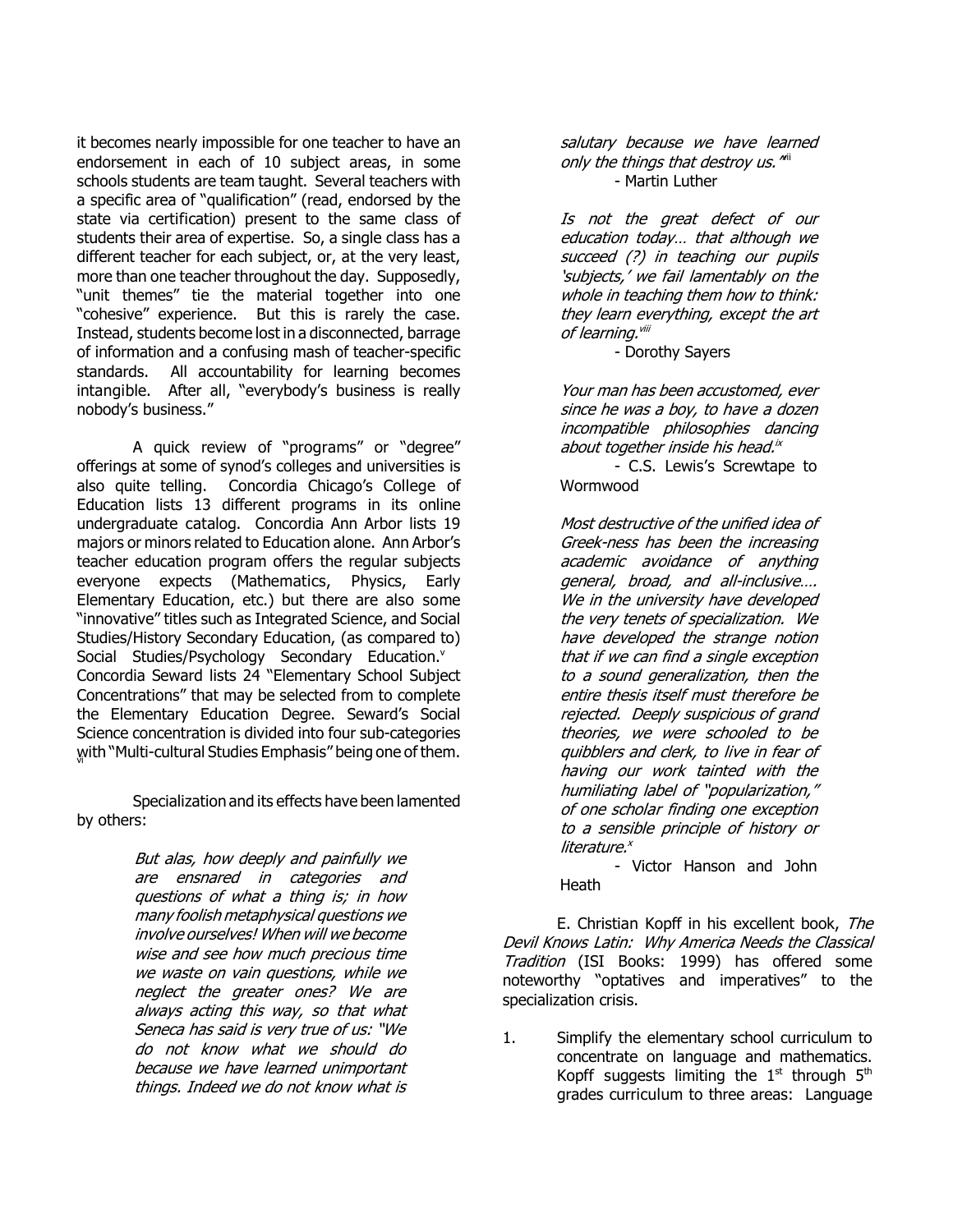Arts (English and Latin), Math, and History/Geography. Grades 6 through 8 would study Language Arts (English and Latin), Math, History/Geography, and a Modern Language.<sup>xi</sup>

2. Take teacher certification away from the schools of education. In its place, Kopff suggests that teachers be trained by becoming an understudy of a Master Teacher: "Observation of a master, countless practice sessions, regular criticism, and much guidance constitute the traditional route to acquiring new skills." xii

Hanson and Heath have proffered a vision for the cleansing of specialization at the undergraduate level that eliminates countless teacher education "programs." They write: "The key to a successful undergraduate education is a thoughtful and comprehensive system of required courses that avoids specialization per se."xiii Such an undergraduate education would de-emphasize the major field of concentration and in its place would come "The new Classics – its traditional multi-disciplinary approach (history, literature, philosophy, religion, political science, art)."xiv All vocational offerings would be eliminated. "Anchormen and –women can either learn diction and news reading at trade school, or attend the university for an education with the idea that subsequent reporting and speaking skills will be easily acquired adornments around a core understanding of history and culture – the real stuff of the evening news."<sup>xv</sup>

The suggestions of Kopff, Hanson, and Heath may seem radical given the current sedateness regarding education in America. A few are trying. Many have failed. And yet, a dampening in any degree of American educational specialization would signal the first fruits of the demise of American educational mediocrity. Screwtape is not counting on it…

> Keep pressing home on him the ordinariness of things. Above all, do not attempt to use science (I mean the real sciences) as a defense against Christianity. They will positively encourage him to think about realities he can't touch and see. There have been sad cases among the modern physicists. If he must dabble in science, keep him on economics and sociology; don't let him get away from that "real life". But the best of all is to let him read no science but to give him a grand idea that he knows it all and that everything he happens to have picked up in casual talk and reading is "the results of modern investigation."

Do you remember you are there to fuddle him. From the way some of you young fiends talk, anyone would suppose it was our job to teach! Your affectionate uncle, - Screwtape<sup>xvi</sup>

#### End Notes

 $i$ . "The purpose of the program is to increase academic achievement by improving teacher and principal quality. This program is carried out by: increasing the number of highly qualified teachers in classrooms; increasing the number of highly qualified principals and assistant principals in schools; and increasing the effectiveness of teachers and principals by holding LEAs and schools accountable for improvements in student academic achievement."

*ii*. http://www.ed.gov/programs/teacherqual/index.html

http://wdcrobcolp01.ed.gov/CFAPPS/grantaward/search \_program.cfm?cfda\_subpr=84.367A&admin\_fy=2007

iii. NLSA has adopted the language of HQT in its list of 11 standards, "A QUALIFIED AND COMPETENT STAFF SERVES THE SCHOOL." Notice the similarity to the purpose statement of HQT. http://www.lcms.org/graphics/assets/media/DCS/standa

rds.pdf

iv.http://www.lcms.org/graphics/assets/media/DCS/stan dards\_based.pdf

v.http://www.cuaa.edu/ADM\_UGAcademic%20Programs .htm#ADM\_UGMajorsMinors

vi. http://www.cune.edu/academics/9432/

vii. AE 25:360

viii. "The Lost Tools of Learning. "http://www.gbt.org/text/sayers.html

ix. The Screwtape Letters (Macmillan: New York) 1943, pg.11.

x. Who Killed Homer? The Demise of Classical Education and the Recovery of Greek Wisdom. (Encounter Book: New York) 2001, pgs. 23-24.

 $xi$ . "A glance at the schedule of a good elementary school shows that the school week is chopped up into too many subjects presented too superficially. These defects are present even in such fine curricula as those worked out by E. D. Hirsch, Jr., and his associates. The truth is that teachers are overworked and students are under-prepared in a wide spectrum of areas. We need to limit the number of subjects taught and increase what is learned. Students will be prepared to explore different areas in college, instead of taking what are in effect remedial courses." The Devil Knows Latin, pgs. 289-90.

xii. The Devil Knows Latin, pg. 289 ff.

xiii. Who Killed Homer?, pg. 212.

xiv. Ibid, pg. 212.